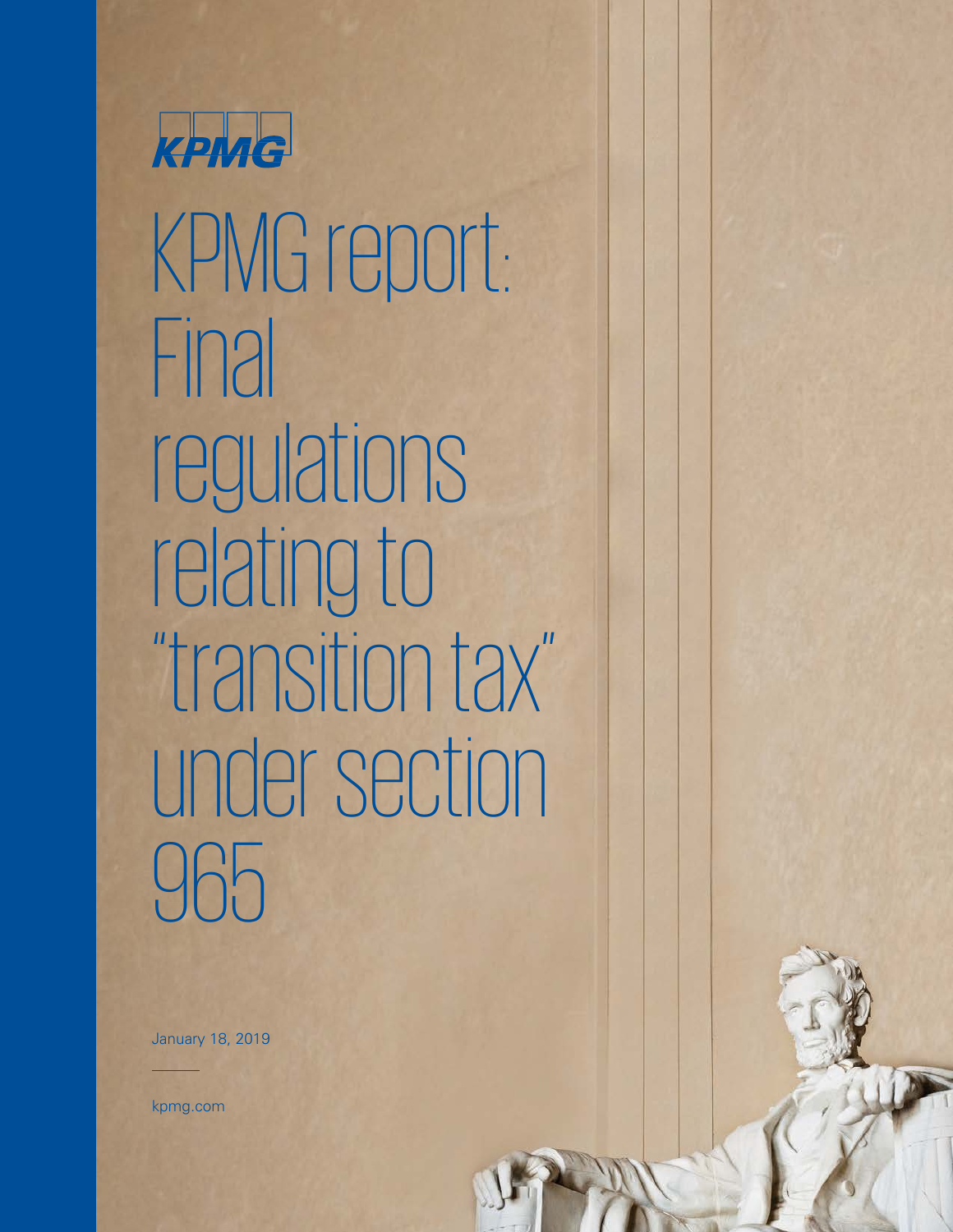### Introduction

The U.S. Treasury Department and IRS on Tuesday, January 15, 2019, released final regulations relating to the "transition tax" under section 965.

Read the text of the **[final regulations](https://www.irs.gov/pub/irs-drop/td-reg-104226-18.pdf)** [PDF 1.19 MB] (305 pages) as published on the IRS webpage. Because of the partial shutdown of the federal government, it is uncertain when these final regulations will be published in the Federal Register.

This report provides initial impressions and observations about these final regulations.

### Applicability dates

The final regulations retain the applicability dates included in the proposed regulations. Thus, the final regulations generally apply beginning with a foreign corporation's inclusion year and, with respect to a U.S. person, beginning with the tax year in which or with which the foreign corporation's inclusion year ends.

#### KPMG observation

As a result of these retroactive effective dates, and in light of the fact that all timely tax returns for calendar year 2017 (the first inclusion year for most taxpayers) have now been filed, consideration must be given to the impact of rules contained in these final regulations that may not have (and in some cases could not possibly have) been reflected on those returns.

#### KPMG observation

As discussed more fully below, the final regulations make changes from prior guidance as to the prescribed content of statements and agreements necessary to preserve deferral in certain transactions that would otherwise accelerate or trigger deferred installment payments under section 965(h). The final regulations extend the due date for such statements and agreements (generally required within 30 days of the acceleration or triggering event) to January 31, 2019, if they would otherwise be due earlier. On its face, it is unclear whether this extension is meant to indicate that filings which have already been made in accordance with the earlier guidance must be updated by January 31, or whether the extension applies only to filings which have not otherwise been made at all. However, the preamble to the proposed regulations did contain language stating that taxpayers may choose to apply the provisions of the proposed regulations governing statements, elections and agreements "in their entirety to all tax years as if they were final regulations." This suggests that taxpayers who have fully complied with the requirements of the proposed regulations need not update their filings. For taxpayers who have any doubt as to whether their prior filings in fact fully complied with the proposed regulations, it may be appropriate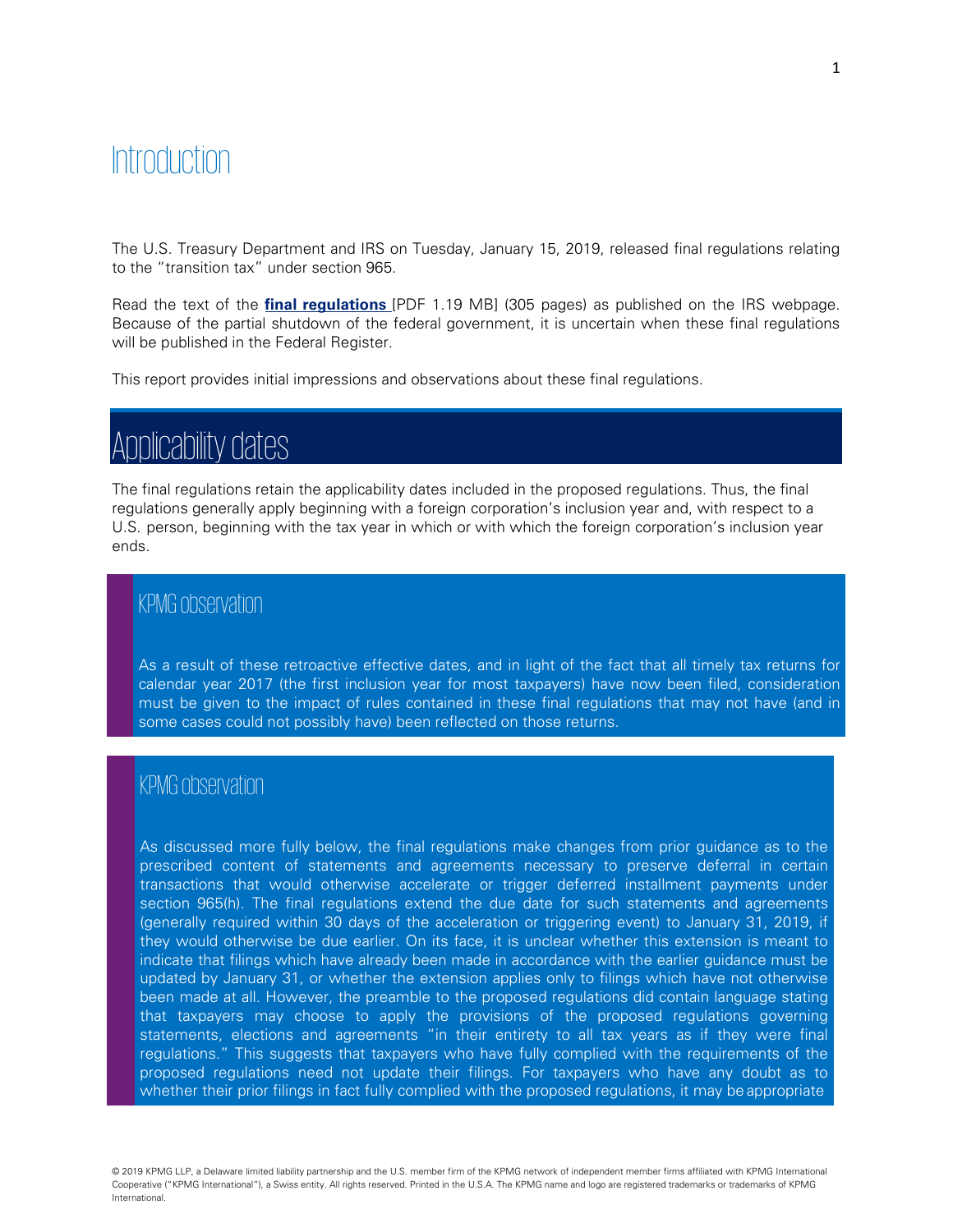#### to proceed with an abundance of caution and update their filings if at all possible.

#### **Background**

Treasury and the IRS on August 9, 2018, published proposed regulations (REG-104226-18) that answered a number of technical and structural questions relating to section 965. Read **[TaxNewsFlash](https://home.kpmg/us/en/home/insights/2018/08/tnf-analysis-section-965-proposed-regulations.html)** for KPMG's report that examines the proposed regulations.

Although Treasury and the IRS received a number of comments from taxpayers about these proposed regulations, the final regulations generally do not adopt these comments but retain the basic approach and structure of the proposed regulations.

#### KPMG observation

In the preamble to the final regulations, Treasury and the IRS in several instances indicated that they had limited ability to adopt taxpayer comments that they determined to be contrary to the clear language in section 965 and the legislative history. In other contexts, Treasury and the IRS have taken more liberty in interpreting the relevant statute and legislative history to achieve a desired result. For example, in Notice 2019-01, Treasury and the IRS announced their intent to use their authority in section 965(o) to override the historical ordering rules for previously taxed earnings and profits ("PTEP") in the case of distributions of section 965 PTEP. In addition, in the proposed regulations under section 951A, Treasury and the IRS broadly interpreted their grant of authority under section 951A(d)(4) to adopt anti-abuse rules addressing transactions beyond those discussed in the statutory text or contemporaneous legislativehistory.

While the overall changes to the proposed regulations are limited, the final regulations make helpful changes in several key areas, including:

- A new exclusion from the definition of "cash position" for commodities held as inventory
- Updates to the basis adjustment rules to permit a taxpayer to choose the amount of the upward and downward basis adjustments in the stock of its deferred foreign income corporation ("DFIC") and E&P deficit foreign corporation ("EPDFC"), respectively
- Rules to coordinate foreign taxes under sections 902 and 960 for distributions occurring in the taxable year of the section 965 inclusion

In addition, the final regulations provide much needed guidance to resolve issues around double counting of cash and E&P. A fuller discussion of these topics, along with others, is included in the following discussion.

## Impact on previously filed returns and other imminent considerations

As noted above, the final regulations contain rules that may have an impact on returns that have already been filed. In addition, a number of elections provided for in the final regulations require timely action to be taken. For example, it appears that taxpayers wishing to file "transfer agreements" relating to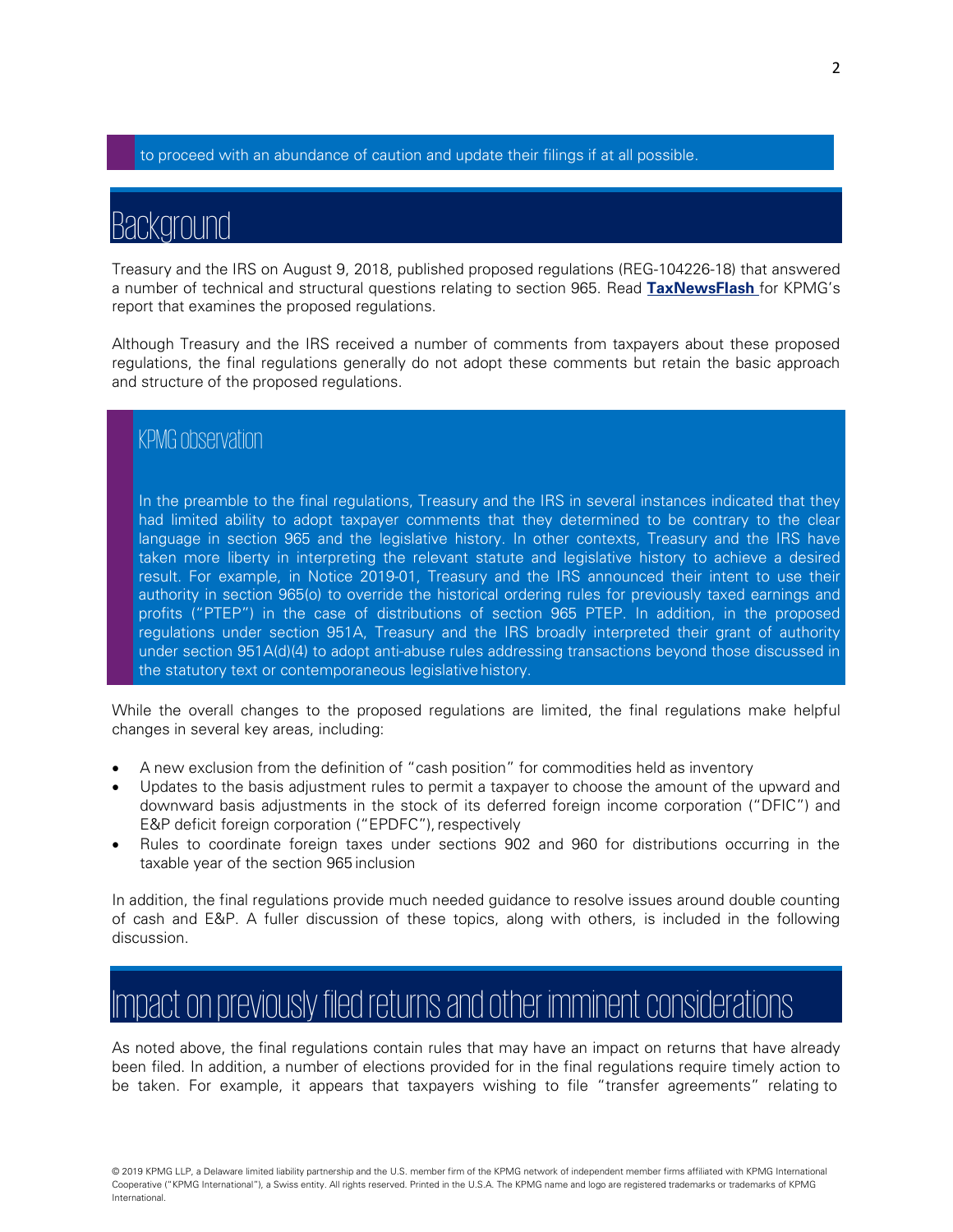succeeding to the deferred section 965(h) liability—for example, upon the acquisition of a Target U.S. consolidated group—for acceleration events that occurred during 2018 have only through the end of January 2019 to file the agreements. The final regulations also include additional requirements for these agreements beyond those set forth in the proposed regulations. Second, taxpayers wishing to elect or alter a previously made election with respect to adjusting stock basis for section 965(b) PTEP must do so within 90 days of the final regulations being published in the Federal Register.

Furthermore, to the extent that a taxpayer's previously filed return is based on an understanding of the application of section 965 that would be changed by the final regulations, the taxpayer must now consider how to proceed. In particular, the IRS's requirement that a taxpayer file a Form 965 and host of associated schedules with its 2018 tax return—if the taxpayer had a section 965 inclusion in 2017 or 2018—may result in taxpayers having to adjust their previously reported amounts in making the 2018 disclosures. Although not yet entirely clear, it appears that taxpayers may be able to make go-forward adjustments to their remaining section 965(h) installments through self-assessing any section 965-related underpayment on the 2018 return.

### Cash assets

The final regulations provide guidance on what is and mostly what is not excluded from the cash position of a specified foreign corporation ("SFC").

- **Commodities exclusion:** In response to comments on the proposed regulations, the final regulations exclude the fair market value of commodities held by an SFC as stock in trade included in inventory or as property held primarily for sale to customers or consumed by the SFC in the ordinary course of the SFC's trade or business (together, "specified commodities") from the SFC's cash position as of a cash measurement date. This rule does not apply to the extent that the SFC is a dealer or trader in commodities. Absent this change, the fair market value of commodities (e.g., oil, lumber, coffee beans, lead) held by an SFC likely would have been treated as a cash asset because commodities are personal property of a type that is actively traded and for which there is an established financial market. As a further consequence, derivative financial instruments (notional principal contracts, options, forwards, futures, and short positions) that are bona fide hedging transactions with respect to specified commodities now also would not be taken into account in computing an SFC's cash position as of a measuring date.
- **Forward contracts:** As a result of a change to portions of the definition of derivative financial instrument, forward contracts with respect to specified commodities (whether the SFC has a long or short position in such contract) that are not bona fide hedging transactions but that could have been identified as a hedging transaction within the meaning of § 1.1221-2(b) (for example, a transaction entered into in the normal course of the SFC's trade or business to manage price risks with respect to a commodity) with respect to one or more specified commodities held by the SFC also are excluded from the cash position of an SFC as of a measuring date.

#### KPMG observation

The scope of this exclusion is unclear. Taxpayers often hedge net risk involving, for example, price risk on both inventories on hand for future sale and supplies to be acquired in the future. It is hard to believe that the exception in the final regulations would not be intended to cover one or more

<sup>© 2019</sup> KPMG LLP, a Delaware limited liability partnership and the U.S. member firm of the KPMG network of independent member firms affiliated with KPMG International Cooperative ("KPMG International"), a Swiss entity. All rights reserved. Printed in the U.S.A. The KPMG name and logo are registered trademarks or trademarks of KPMG International.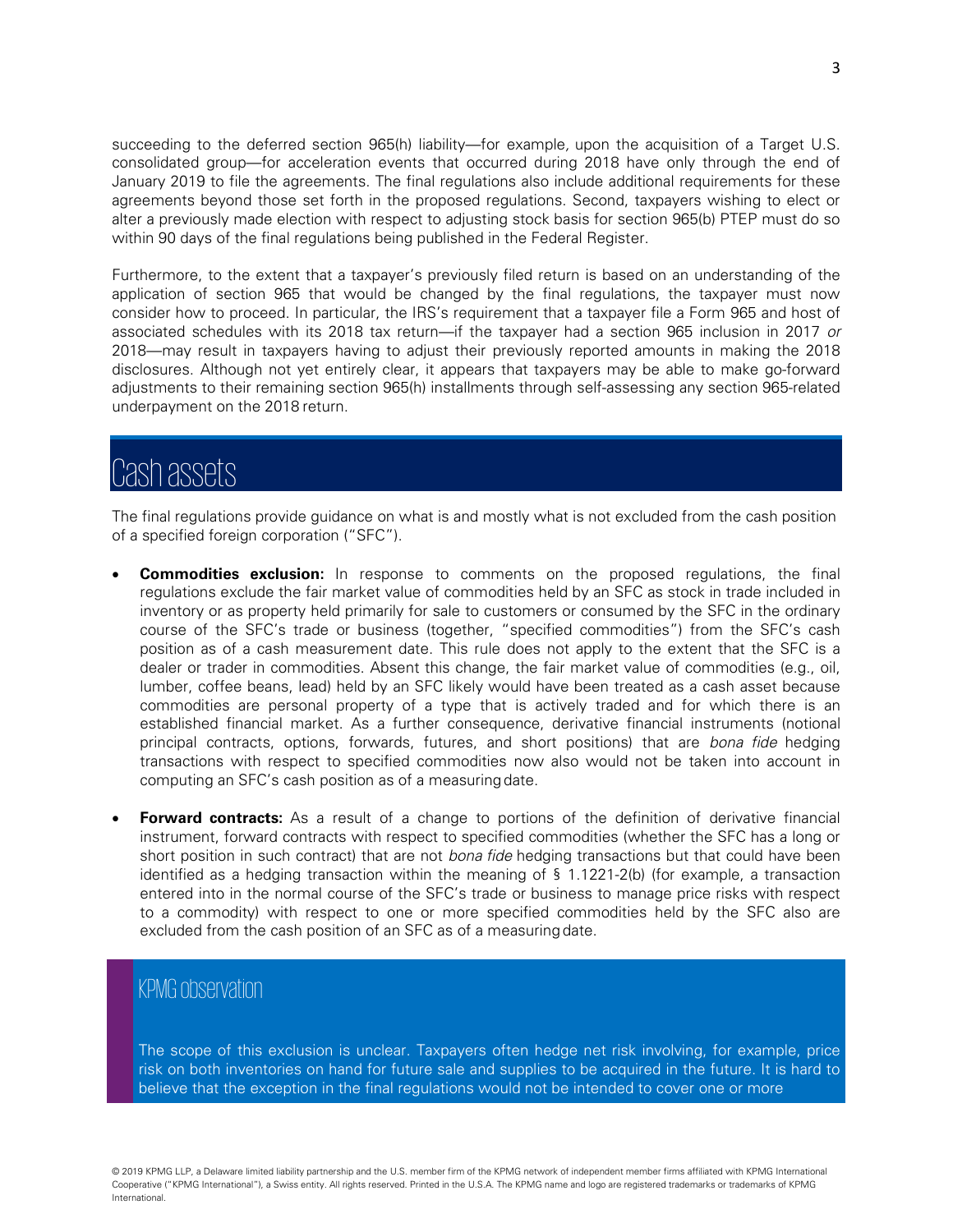forward contracts over commodities entered into for such a purpose. Indeed, it seems reasonable to conclude that the exception would have been intended to cover a commodities contract entered into solely to hedge the cost of future supplies that have not yet been purchased. However, the literal language of the proposed regulations refers only to a hedge of "commodities held" by the SFC. One hopes that the government will interpret this language consistent with a reasonable understanding of the underlying intent rather than based on a narrow reading of the literal words.

- **Additional exclusions not provided:** Treasury and the IRS received numerous comments requesting additional exclusions from the definition of cash position, including exclusions for the following:
	- o Illiquid cash (such as cash subject to local regulatory restrictions or obligated to be paid to a third party)
	- o Cash related to PTEP generated by a section 956 inclusion
	- o Certain publicly traded stock (such as stock of a publicly traded corporation controlled by the SFC)

Treasury and IRS declined to exclude such assets from the definition of cash position given what they view as the unambiguous language of the statute, and based upon administration concerns. Additionally, comments requested an expansion of the definition of accounts payable to include, for example, payables related to employees from the purchase of depreciable property and from the licensing of intellectual property. Such an expanded definition likely would cause a reduction in an SFC's cash position because an SFC may reduce (but not below zero) its accounts receivable by the amount of its accounts payable. Treasury and the IRS declined to expand the definition beyond the GAAP definition of accounts payable, which excludes the items described in the comments from the definition of accounts payable.

#### KPMG observation

It is difficult to see how an exclusion for the types of property described in the comments would be any more ambiguous or difficult to administer than the commodities exception. For example, as is the case with commodities, publicly traded stock in a controlled corporation is closely tied to actual business operations. In addition, publicly traded stock in a controlled corporation does not appear to present any additional administrative concerns that would not be present with commodities as the eligibility of each would need to undergo some level ofreview.

## Double counting of cash

Comments requested that accounts payable held by SFCs of a U.S. shareholder may be used to reduce accounts receivable held by a separate SFC of the U.S. shareholder. If adopted, such a provision would have reduced the increase in cash position because of ordinary course transactions between third parties and other SFCs exemplified in proposed § 1.965-3(b)(3), Example 4. In that example, one CFC of the U.S. shareholder ("CFC1") purchases goods from a third party on credit, a second CFC of the U.S. shareholder ("CFC2") purchases such goods from CFC1 on credit, and CFC2 sells such goods to a third party on credit. As a result of the SFC-to-SFC cash disregard rule, the payable / receivable between CFC1 and CFC2 would be disregarded for purposes of measuring the cash position of CFC1 and CFC2; however, the third-party payable owed by CFC1 and the third-party receivable held by CFC2 would not be

© 2019 KPMG LLP, a Delaware limited liability partnership and the U.S. member firm of the KPMG network of independent member firms affiliated with KPMG International Cooperative ("KPMG International"), a Swiss entity. All rights reserved. Printed in the U.S.A. The KPMG name and logo are registered trademarks or trademarks of KPMG International.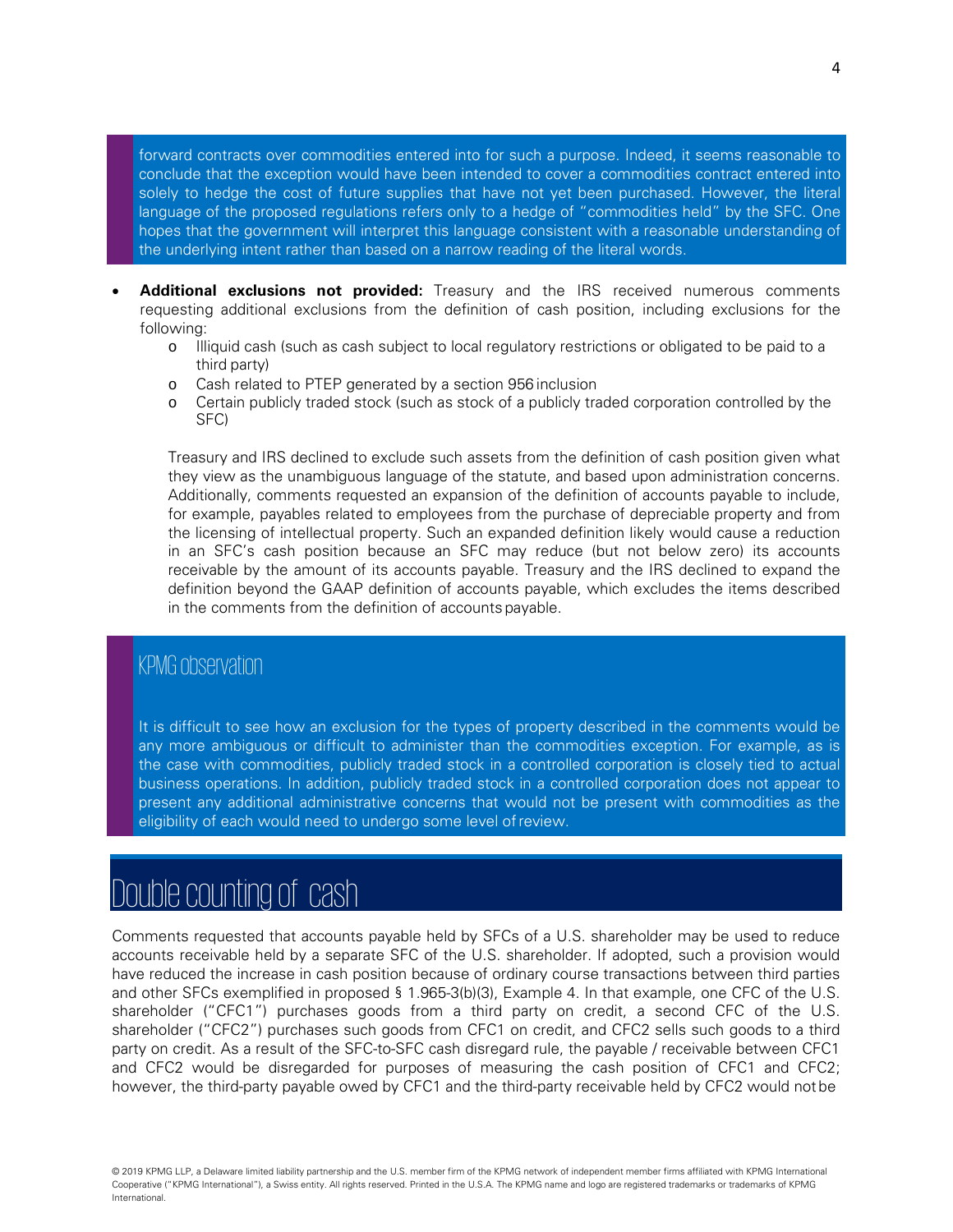disregarded, could not be netted absent the change requested by the commenter, and would result in an increase in the cash position of CFC2. Such comment was not adopted, and the final regulations retain the example in proposed § 1.965-3(b)(3), Example 4.

Another comment requested that proposed § 1.965-3(b)(2) (which allows a reduction of an SFC's cash position upon demonstration of double counting) be expanded to include all of the cash assets described in section 965(c)(3)(B). As in the proposed regulations, the final regulations limit the application of such rule to net accounts receivable, actively traded property, and short-term obligations. Helpfully, however, the final regulations make clear that proposed § 1.965-3(b)(2) applies to disregard such assets included in the cash position even if the cash would be included in the cash position of an SFC on different measuring dates. Such could be the case when an SFC liquidates into another SFC.

### Double counting of E&P

Comments identified two situations in which the E&P of an SFC with a U.S. tax year ending November 30 may be included by a U.S. shareholder twice:

- (i) The SFC is a CFC that has an investment in U.S. property for its tax year ending November 30, 2017, that causes its U.S. shareholder to have inclusion pursuant to sections 956 and 951(a)(1)(B) with respect to such year;and
- (ii) The SFC makes a dividend distribution to its U.S. shareholder between November 2, 2017, and December 1, 2017.

In both situations, the issue is resolved based upon whether PTEP (in (i) generated because of the section 956 inclusion and in (ii) generated because of the section 965 inclusion) may be used to reduce the SFC's post-1986 E&P as of November 2.

Section 965(d)(2)(B) provides that post-1986 E&P of a CFC is reduced by E&P that, if distributed, would be excluded from the gross income of a U.S. shareholder under section 959. In neither case would the E&P representing the section 956 inclusion or the dividend distribution be E&P that would be excluded from the U.S. shareholder's gross income under section959.

With respect to (i), the amount included as a section 956 inclusion would not be treated as PTEP if such amount were distributed to the U.S. shareholder during the CFC's tax year ending November 30, 2017, because of the application of section 959(f) and, instead, such amounts would be treated as a distribution of untaxed E&P described in section 959(c)(3) if distributed; thus, such PTEP may not be used to reduce post-1986 E&P as of November 2, 2017. With respect to (ii), the distribution to the U.S. shareholder does not reduce the post-1986 E&P under the anti-diminution rule of section 965(d)(3)(B), and is not a distribution of PTEP because the PTEP created as a result of section 965 arises in the SFC tax year ending November 30, 2018.

### Distribution ordering rules

The proposed regulations, following upon rules first announced in Notice 2018-07, contained a five-step ordering process for determining the treatment of E&P and distributions among "regular" subpart F income, distributions between SFCs, section 965(a) subpart F Inclusions, other distributions (including to U.S. shareholders), and section 956 inclusions. These rules indicate that they apply specifically for

<sup>© 2019</sup> KPMG LLP, a Delaware limited liability partnership and the U.S. member firm of the KPMG network of independent member firms affiliated with KPMG International Cooperative ("KPMG International"), a Swiss entity. All rights reserved. Printed in the U.S.A. The KPMG name and logo are registered trademarks or trademarks of KPMG International.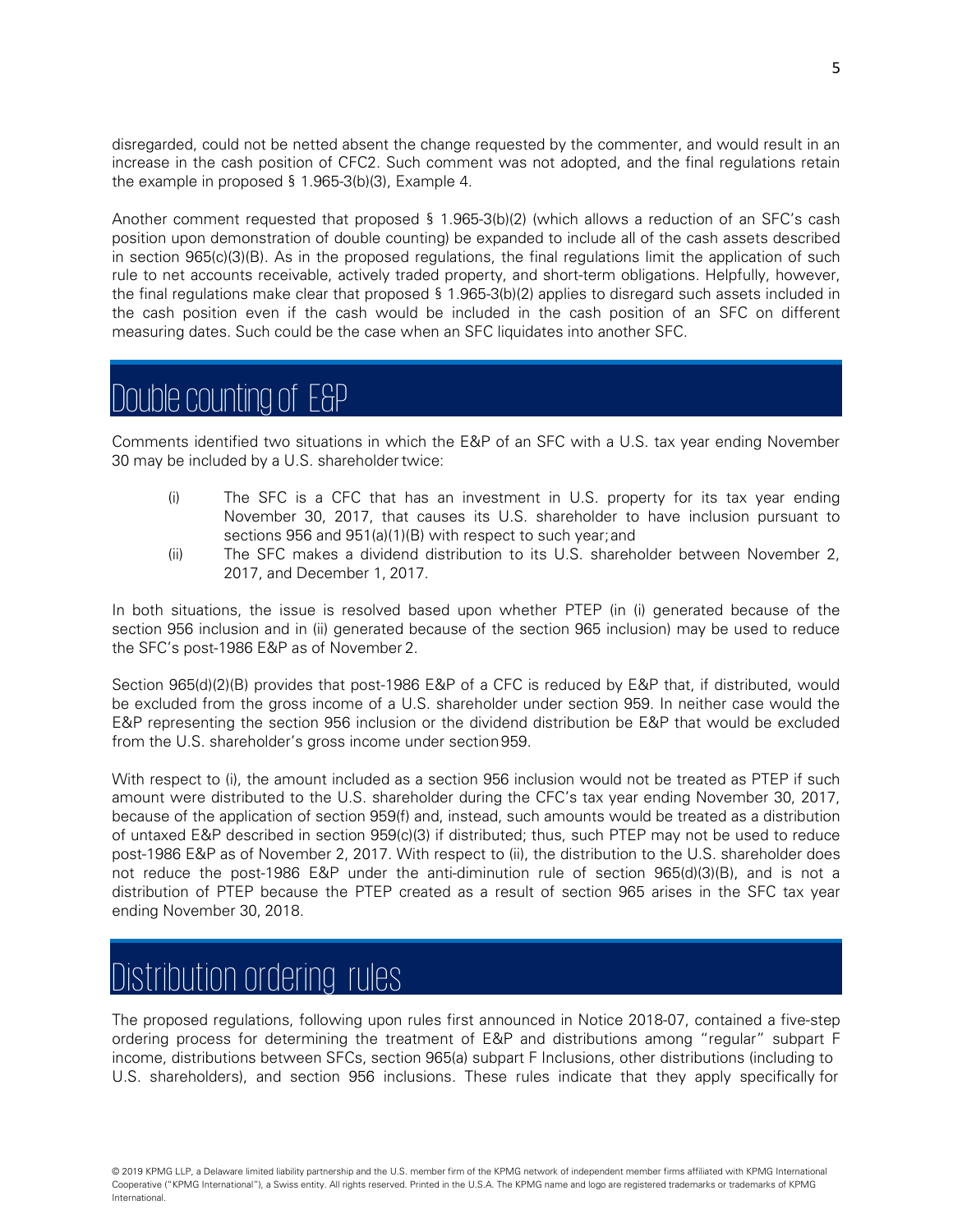purposes of section 959 (that is, for when the E&P would be included vs. excluded from gross income by the U.S. shareholders) and, by silent inference, not for section 902 pooling or section 960 purposes.

The final regulations clarify this apparent disconnect by providing that section 960 is applied before section 902 (meaning credits must generally first be associated with regular or 965 subpart F Inclusions), but that effect is given for section 902 pooling purposes to distributions between SFCs that occur prior to the November 2, 2017 measurement date. SFC-to-SFC distributions between the November 2, 2017 and December 31, 2017 measurement dates are re-determined to be distributions of PTEP and, thus, have no effect on the distributing or recipient SFCs' section 902 pools, meaning they do not correlatively change the deemed paid credits associated with the section 965(a) inclusion. The final regulations also set forth an ordering rule for the allocation of the section 902 pools to the various credits, which generally follows the ordering rules for distributions.

#### KPMG observation

The proposed regulations' implementation of the ordering rules, and the potential to "de-link" the section 902 earnings and taxes from the "location" of the section 965(a) earnings, was perhaps the most difficult aspect of the proposed regulations to navigate and quantify. The changes in the final regulations, in particular the redetermination of distributions between measurement dates as being out of PTEP despite those distributions ordinarily first being determined in the step prior to the section 965 consequences, significantly reduce the uncertainty caused by the proposed regulations.

Taxpayers should be mindful that non-dividend reductions to an SFC's section 902 pool occurring between the measurement dates, such as deductions for interest and for services, can still lead to the SFC's section 902 E&P pool varying (perhaps meaningfully) from the final section 965(a) earnings amount.

### Basis adjustment election

As mentioned above, the final regulations retain the key policy decisions made in the proposed regulations. Notably, this includes the rule that a U.S. shareholder's receipt of section 965(b) PTEP requires a basis reduction to the distributing corporation's stock even though the section 965(b) PTEP was created without a preceding commensurate increase in basis. Also retained was the concept that a taxpayer should be entitled to increase its CFC stock basis for section 965(b) PTEP only to the extent that there is a reduction in basis with respect to the stock in an EPDFC. The final regulations, however, do ameliorate the "all or nothing" aspect of the proposed regulations by allowing taxpayers to elect, as an alternative to "full" section 965(b) PTEP basis increase and E&P deficit stock reduction (even if that resulted in immediate capital gain), to instead make only partial increase and decrease adjustments for basis and section 965(b) PTEP.

As first announced in Notice 2018-78, taxpayers have a 90-day window after the final regulations are published in the Federal Register to make, or amend a previously made, basis adjustment election.

© 2019 KPMG LLP, a Delaware limited liability partnership and the U.S. member firm of the KPMG network of independent member firms affiliated with KPMG International Cooperative ("KPMG International"), a Swiss entity. All rights reserved. Printed in the U.S.A. The KPMG name and logo are registered trademarks or trademarks of KPMG International.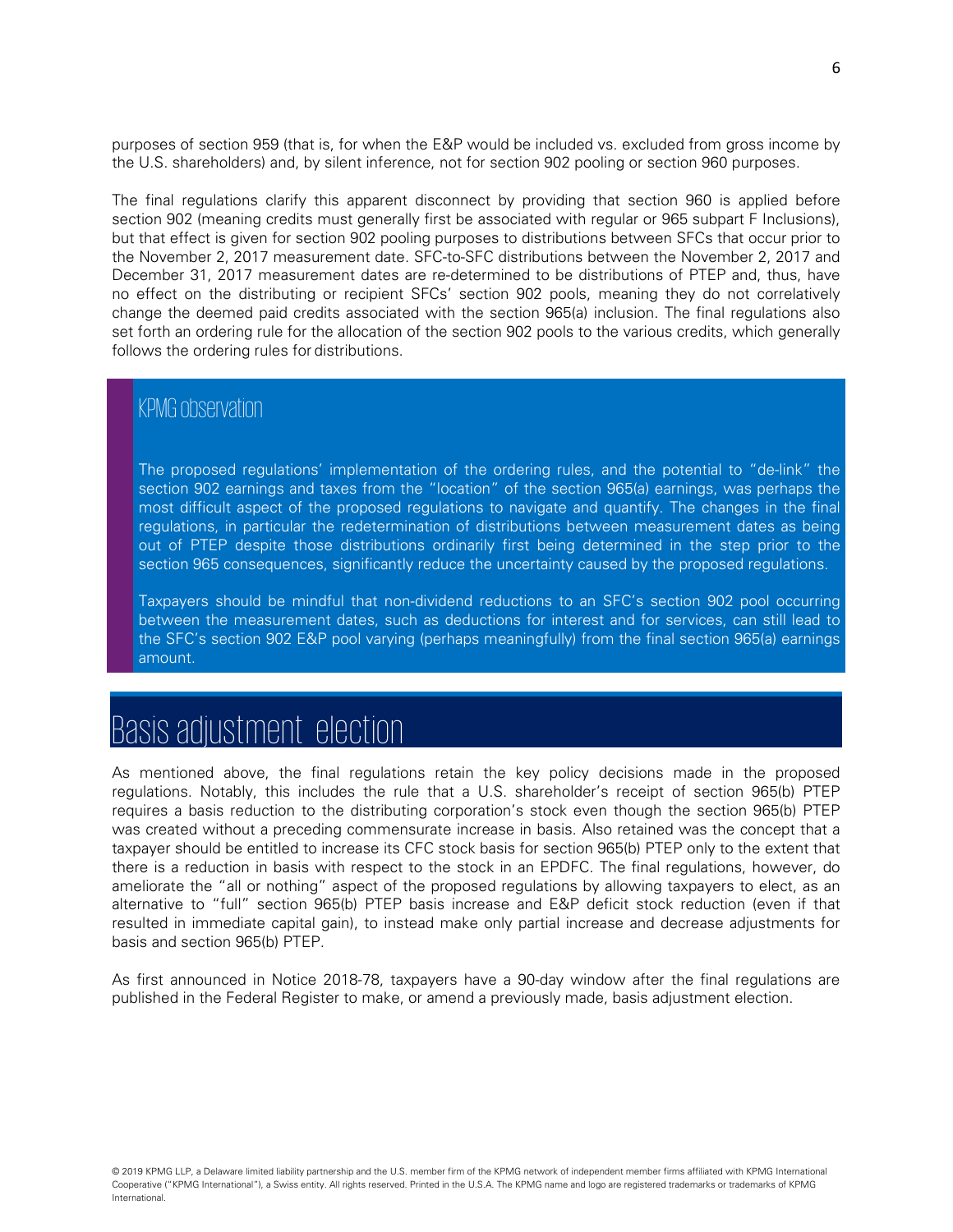### Anti-avoidance and disregard rules

The proposed regulations, following upon rules first announced in Notice 2018-26, contained far-reaching anti-avoidance rules that targeted taxpayer transactions that reduce the taxpayer's pro rata share of section 965(a) earnings or foreign cash position, or would increase the taxpayer's share of an E&P deficit. Sometimes such transactions would be automatically disregarded under per se rules while in other cases a rebuttable presumption applied. The proposed regulations also automatically disregarded the effect of accounting method changes that changed certain section 965 "elements" as well as the effect of checkthe-box elections, without regard to the section 965 avoidance motivation of the taxpayer or the permissibility of the prior accounting method. Notably, the proposed regulations did not provide further guidance on the implications of ignoring accounting method or check-the-box elections for section 965, but not other interrelated, purposes.

The final regulations broadly adopt the proposed regulations in this area, despite receiving (and rejecting) a host of comments related to the "-4 rules." The final regulations do however make several meaningful changes, including:

- An ordinary course exception for when distributions of cash from an SFC to a U.S. shareholder would be disregarded (that is, added back) in determining the SFC's cash position, when the U.S. shareholder had a legal obligation prior to November 2, 2017, to re-contribute the cash back to SFC;
- Confirming that a transfer of SFC stock to a domestic corporation (including an S corporation to facilitate a section 965(i) election) will not be a prohibited pro rata share reduction transfer, as long as the overall section 965(a) earnings amount and cash position succeeded to by the domestic corporation transferee are such attributes of thetransferors;
- Giving section 965 effect to accounting method changes that increase the deemed paid foreign tax credit "element" solely by reason of the increase in section 965(a) earnings arising from the (unfavorable) section 481(a) adjustment; and
- Simplifying the treatment of SFCs that liquidated through check-the-box elections by deeming the SFC's tax year to close and thus precluding the need to, for example, take into account transactions occurring up through when the SFC's U.S. tax year would otherwiseend.

#### KPMG observation

The accounting method rule change resolves one of the thorniest issues in this part of the proposed regulations; taxpayers that wanted to self-correct previously impermissible methods faced material uncertainty as to whether unfavorable changes would be given effect for section 965, and what the overall result would be if they were ignored. Unfortunately, the window for taxpayers to make these changes effective for their 2017 year has now passed. Taxpayers considering accounting method changes now must also consider the IRS's still-current policy in Rev. Proc. 2015-13 on (lack of) audit protection for when a method change follows a prior year that included a "spiked" increase in deemed paid foreign tax credits, as well as the potential treatment of the four-year spread of section 481(a) adjustments as GILTI tested income going forward.

Lastly, the final regulations also modify the anti-double counting rules in § 1.965-4(f) so that they no longer limit their application to when the "tentative testing date" of the SFCs is different and to provide an election to simply ignore the -4(f) rules, the effect of which is that the taxpayer would accept some amount of double-counting for related-party payments as the price of administrative ease.

<sup>© 2019</sup> KPMG LLP, a Delaware limited liability partnership and the U.S. member firm of the KPMG network of independent member firms affiliated with KPMG International Cooperative ("KPMG International"), a Swiss entity. All rights reserved. Printed in the U.S.A. The KPMG name and logo are registered trademarks or trademarks of KPMG International.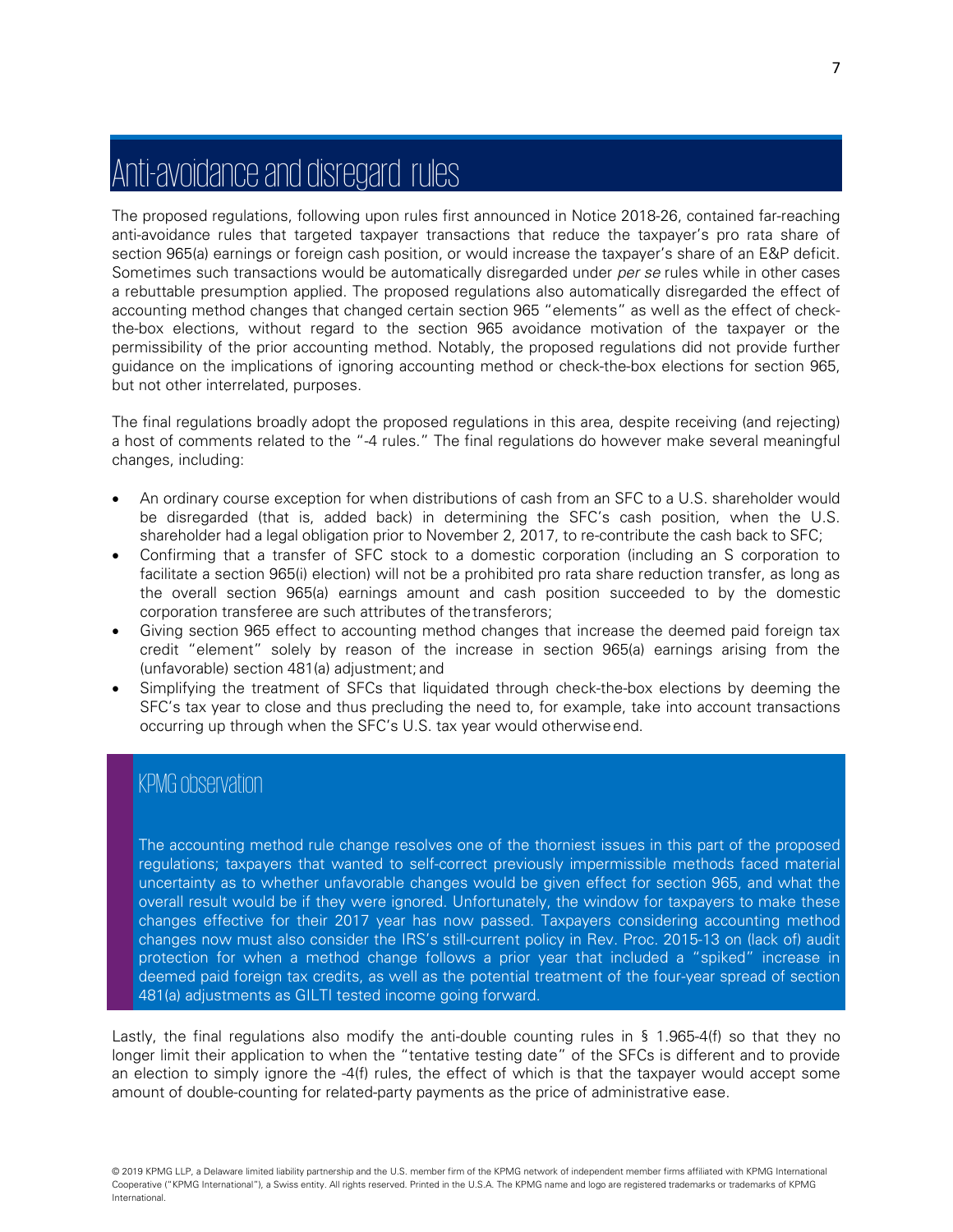## Changes with respect to the calculation of foreign tax credits attributable to a section 965 inclusion

Consistent with the proposed regulations, the final regulations provide for a "haircut" of foreign taxes paid or deemed paid when such taxes are properly attributable to a section 965(a) inclusion or a distribution of section 965(a) or 965(b) PTEP. The amount of the "haircut" is equal to the applicable percentage, as provided in § 1.965-5(d).

The final regulations make a number of clarifications with respect to the application of this haircut. The final regulations provide that the haircut applies to all creditable foreign income taxes properly attributable to a section 965(a) inclusion or a distribution of the related PTEP, including gross basis withholding taxes. Further, when a U.S. shareholder did not have a section 965(a) inclusion because its pro rata share of specified deficits exceeded its pro rata share of deferred foreign income, it was unclear under the proposed regulations whether any taxes paid with respect to a distribution of section 965(b) PTEP were creditable without haircut because the formula for calculating the applicable percentage created a "divide by zero" result. However, the final regulations resolve this issue by providing that, in such instance, foreign taxes attributable to a section 965(b) PTEP distribution are subject to the haircut and that the applicable percentage in such a case is 0.557.

Additionally, the final regulations maintain the position laid out in the proposed regulations that no credit is allowed under section 960(a)(3) or any other section with respect to taxes that would have been deemed paid under section 960 with respect to a section 965(a) earnings amount had such earnings amount not been reduced by an allocable deficit.

The final regulations also provide some ability for taxpayers to access foreign tax credits associated with hovering deficits. Under this rule, to the extent a hovering deficit would have been absorbed by current year earnings (that were instead included under section 965(a)), taxes that relate to the portion of the hovering deficit that would have been so absorbed are taken into account in determining post-1986 foreign income taxes.

#### Certain changes with respect to elections and payments

Taxpayers may make an election under section 965(h) to pay their section 965(a) liability in installments. Additionally, elections can be made under sections 965(i) (with respect to a shareholder of an S corporation) and 965(m) (with respect to a REIT) to defer payment of the section 965(a) liability. However certain acceleration events (with respect to elections made under sections 965(h) and 965(m)) and triggering events (with respect to elections made under section 965(i)) may result in the taxpayer's section 965(a) liability becoming due immediately. Under the final regulations, a disposition of substantially all of the taxpayer's assets constitutes such an acceleration event or triggering event, as applicable. The final regulations do not carve out tax-free reorganizations or exchanges (such as those described in section 351 or 721) from the definition of what constitutes a disposition of substantially all of the taxpayer's assets; the discussion in the preamble to the final regulations indicates that the absence of such an exception is intentional.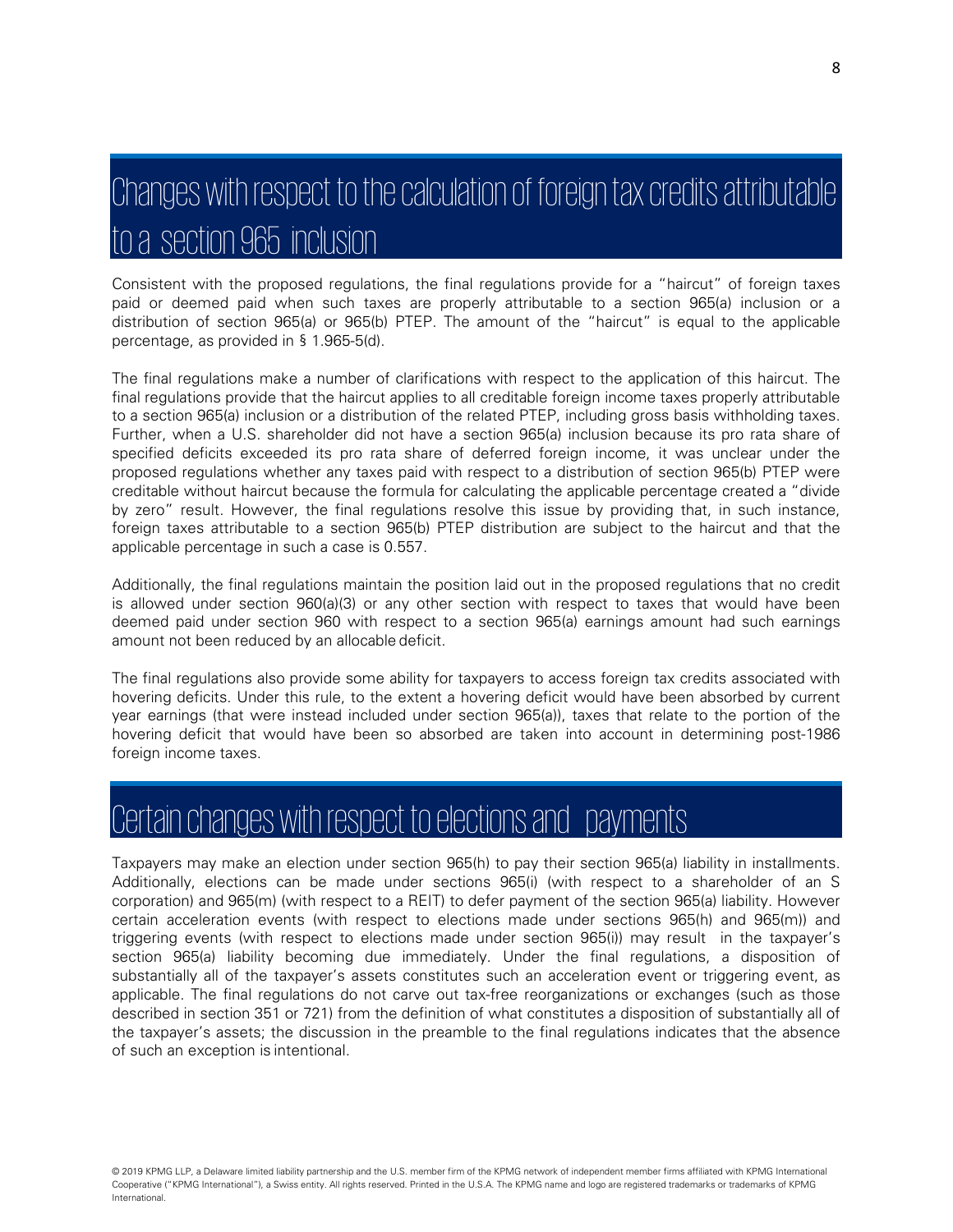The results of certain acceleration events (with respect to an election under section 965(h)) or triggering events (with respect to an election under section 965(i)) can be avoided by entry into a transfer agreement by the transferor and transferee of the transferor's assets pursuant to which the transferee agrees to be liable for the any remaining section 965 liability of the transferor. Generally, such transfer agreement must be filed within 30 days of the acceleration event or triggering event. However, for acceleration events or triggering events that occurred on or before December 31, 2018, the final regulations provide that the transfer agreement will be considered timely filed if it is filed by January 31, 2019.

The final regulations require that a transfer agreement include a statement as to whether the leverage ratio of the section 965(h) transferee exceeds three to one. In the event that it does, the IRS may use this statement in determining the accuracy of the transferee's representation that it is able to make the remaining payments so assumed and, if it is determined that the representation is incorrect, the transfer agreement may be rejected.

Another acceleration event with respect to a section 965(h) election is the IRS's assessment of a penalty for the failure to make an installment payment when due.

# Increased installments due to deficiency or timely filed or amended return

Absent negligence, intentional disregard of rules and regulations, or fraud, a deficiency assessed with respect to a taxpayer's section 965(h) net tax liability generally is allocated across installments, with any portion allocated to payments already made due upon notice and demand. Further, under the final regulations, when a taxpayer increases the amount of its section 965(h) net tax liability on a return or amended return after the payment of one or more initial installment payments, any amount of the additional tax liability that is allocated to the previously made installments is due with the filing of the return reporting such additional liability.

Finally, in order to apply the elections made under sections 965(h) and 965(i) to defer payments of a taxpayer's liability under section 965, the taxpayer's total net tax liability under section 965 must be determined. Such liability generally is calculated using a "with" and a "without" approach. In calculating the "without" prong, the final regulations provide that, like dividends, inclusions under section 956 are not taken into account in computing the taxpayer's hypothetical taxliability.

## Affiliated group rules

The proposed regulations generally treated members of an affiliated group as separate persons for purposes of section 965. The proposed regulations provided limited exceptions to this general rule that treated members of a U.S. consolidated group as a single person for certain purposes. Specifically, the proposed regulations treated all members of a U.S. consolidated group that are section 958(a) U.S. shareholders of an SFC as a single section 958(a) U.S. shareholder (the "consolidated section 958(a) U.S. shareholder rule") for purposes of taking into account specified deficits, and treated all members of a U.S. consolidated group as a single person for purposes of the section 965 election provisions (e.g., the installment payment and net operating loss elections). Subsequent to publishing the proposed regulations, Treasury and the IRS issued Notice 2018-78, which announced that the final regulations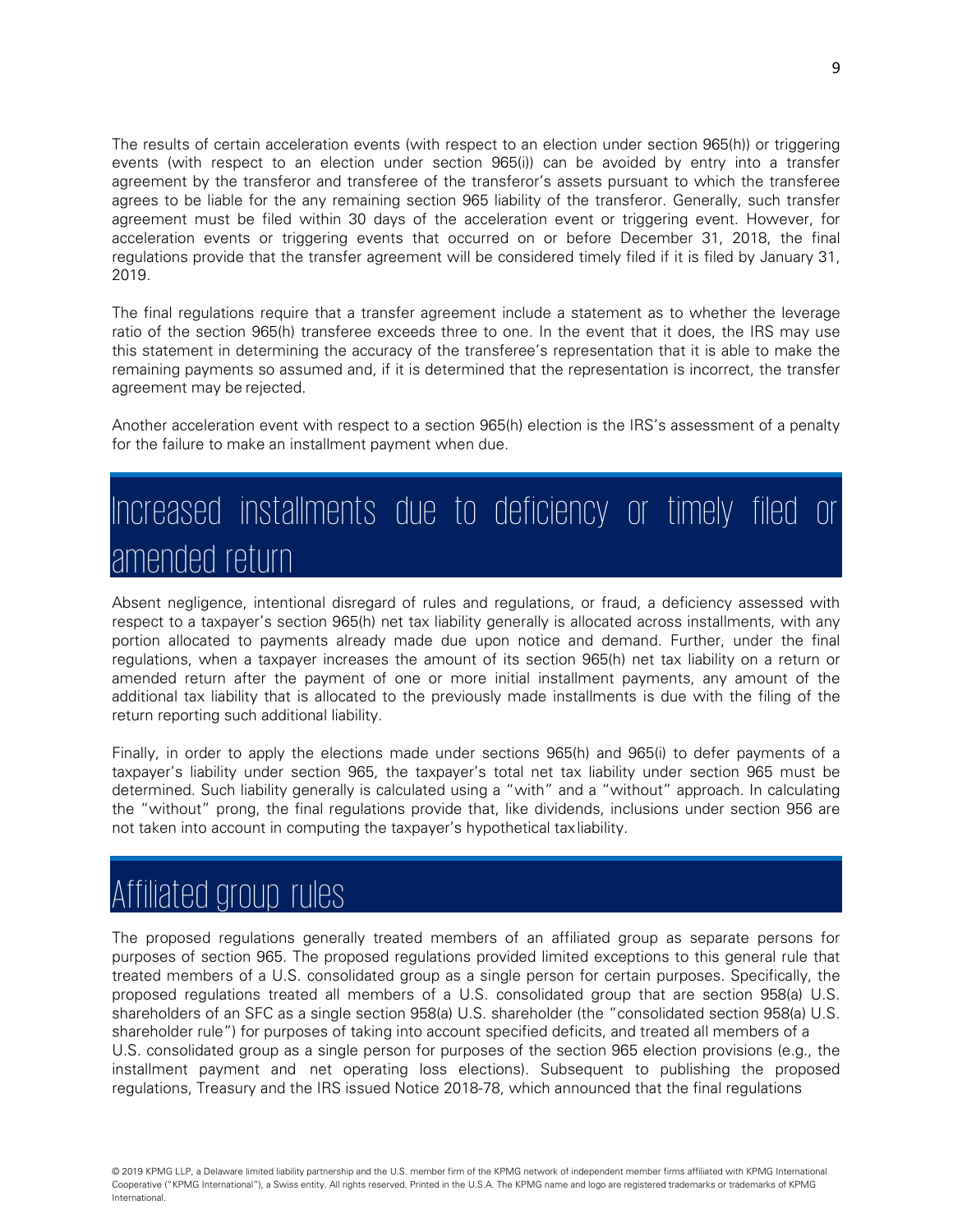would take into account the consolidated section 958(a) U.S. shareholder rule for purposes of applying the rules in proposed § 1.965-3(b); these rules addressed situations in which the cash position of an SFC was double counted in determining the aggregate foreign cash position of a section 958(a) U.S. shareholder.

The final regulations retain the affiliated group rules included in the proposed regulations. The final regulations also include an expanded version of the rule announced in Notice 2018-78 that takes into account the consolidated section 958(a) U.S. shareholder rule for purposes of applying § 1.965-3 in its entirety, not just the cash position double-counting rules in paragraph (b). Treasury and the IRS expanded the rule announced in Notice 2018-78 in response to comments that the rule did not eliminate the potential for an aggregate foreign cash position overstatement (e.g., the stock of an SFC was transferred among U.S. consolidated group members between cash measurement dates). Thus, the expansion of the rule announced in Notice 2018-78 is a taxpayer-favorable change, albeit one that applies in limited situations.

## No late election relief

Section 965 includes statutory due dates for making section 965(h) elections, section 965(i) elections, section 965(m) elections, and section 965(n) elections.

In addition, the final regulations include two additional elections, §§ 1.965-2(f)(2) and 1.965-7(f), and prescribe due dates for making these regulatory elections. The final regulations indicate that relief is not available under §§ 301.9100-2 and 301.9100-3 if these elections are not timely filed.